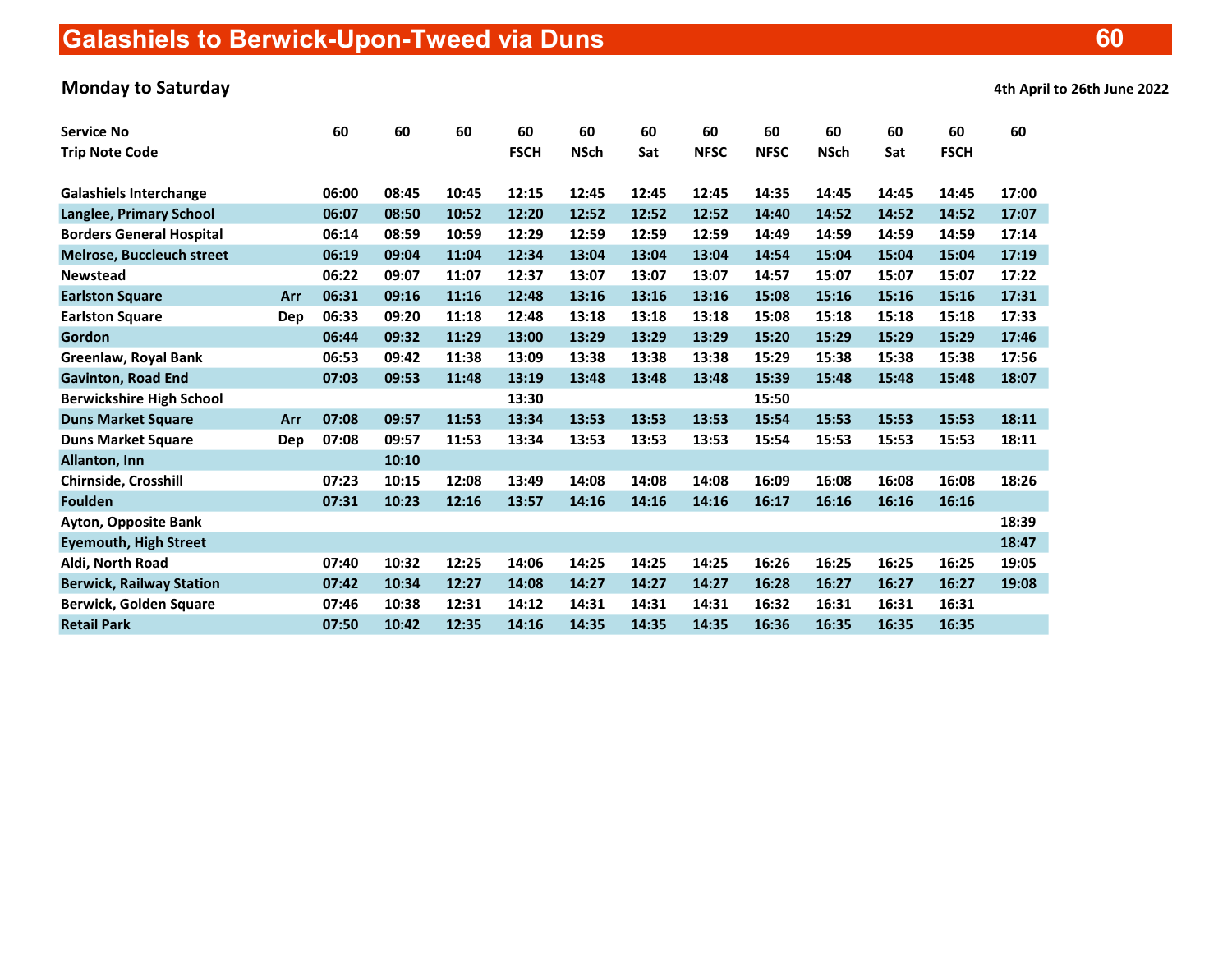## Monday to Saturday and the Controller of the Controller of the Controller of the Controller of the Controller of the Controller of the Controller of the Controller of the Controller of the Controller of the Controller of t

| <b>Service No</b>               |     | 60    | 60    | 60          | 60          | 60    | 60          | 60    | 60    | 60    |
|---------------------------------|-----|-------|-------|-------------|-------------|-------|-------------|-------|-------|-------|
| <b>Trip Note Code</b>           |     |       |       | <b>FSCH</b> | <b>NSch</b> | Sat   | <b>NFSC</b> |       |       |       |
|                                 |     |       |       |             |             |       |             |       |       |       |
| <b>Retail Park</b>              |     |       | 08:00 | 10:15       | 10:45       | 10:45 | 10:45       | 12:45 | 14:45 | 16:45 |
| <b>Berwick, Golden Square</b>   |     | 06:20 | 08:05 | 10:20       | 10:50       | 10:50 | 10:50       | 12:50 | 14:50 | 16:50 |
| <b>Berwick, Railway Station</b> |     | 06:23 | 08:07 | 10:22       | 10:52       | 10:52 | 10:52       | 12:52 | 14:52 | 16:52 |
| <b>McDonalds, North Road</b>    |     | 06:26 | 08:10 | 10:25       | 10:55       | 10:55 | 10:55       | 12:55 | 14:55 | 16:55 |
| <b>Eyemouth, High Street</b>    |     | 06:44 |       |             |             |       |             |       |       |       |
| <b>Bank</b>                     |     | 06:53 |       |             |             |       |             |       |       |       |
| <b>Foulden Deans</b>            |     |       | 08:17 | 10:32       | 11:02       | 11:02 | 11:02       | 13:02 | 15:02 | 17:02 |
| Chirnside, Crosshill            |     | 07:06 | 08:26 | 10:41       | 11:11       | 11:11 | 11:11       | 13:11 | 15:11 | 17:11 |
| <b>Duns Market Square</b>       | Arr | 07:21 | 08:41 | 10:56       | 11:26       | 11:26 | 11:26       | 13:26 | 15:26 | 17:26 |
| <b>Duns, Market Square</b>      | Dep | 07:21 | 08:41 | 10:56       | 11:26       | 11:26 | 11:26       | 13:26 | 15:26 | 17:26 |
| <b>Berwickshire High School</b> |     |       | 08:45 |             |             |       |             |       |       |       |
| <b>Gavinton, Road End</b>       |     | 07:25 | 08:48 | 11:00       | 11:30       | 11:30 | 11:30       | 13:30 | 15:30 | 17:30 |
| Greenlaw, Royal Bank            |     | 07:36 | 08:59 | 11:11       | 11:41       | 11:41 | 11:41       | 13:41 | 15:41 | 17:41 |
| Gordon                          |     | 07:46 | 09:09 | 11:21       | 11:51       | 11:51 | 11:51       | 13:51 | 15:51 | 17:51 |
| <b>Earlston Square</b>          | Arr | 07:59 | 09:22 | 11:34       | 12:04       | 12:04 | 12:04       | 14:04 | 16:04 | 18:04 |
| <b>Earlston Square</b>          | Dep | 08:01 | 09:24 | 11:34       | 12:04       | 12:04 | 12:04       | 14:04 | 16:04 | 18:04 |
| <b>Newstead</b>                 |     | 08:10 | 09:33 | 11:43       | 12:13       | 12:13 | 12:13       | 14:13 | 16:13 | 18:13 |
| <b>Melrose, Square</b>          |     | 08:13 | 09:34 | 11:46       | 12:16       | 12:16 | 12:16       | 14:16 | 16:16 | 18:16 |
| <b>Borders General Hospital</b> |     | 08:18 | 09:41 | 11:51       | 12:21       | 12:21 | 12:21       | 14:21 | 16:21 | 18:21 |
| <b>Netherdale, Colleges</b>     |     | 08:27 |       |             |             |       |             |       |       |       |
| Langlee Middle Sto              |     |       | 09:48 | 11:58       | 12:28       | 12:28 | 12:28       | 14:28 | 16:28 | 18:28 |
| <b>Galashiels Interchange</b>   |     | 08:34 | 09:53 | 12:04       | 12:34       | 12:34 | 12:34       | 14:33 | 16:33 | 18:33 |

60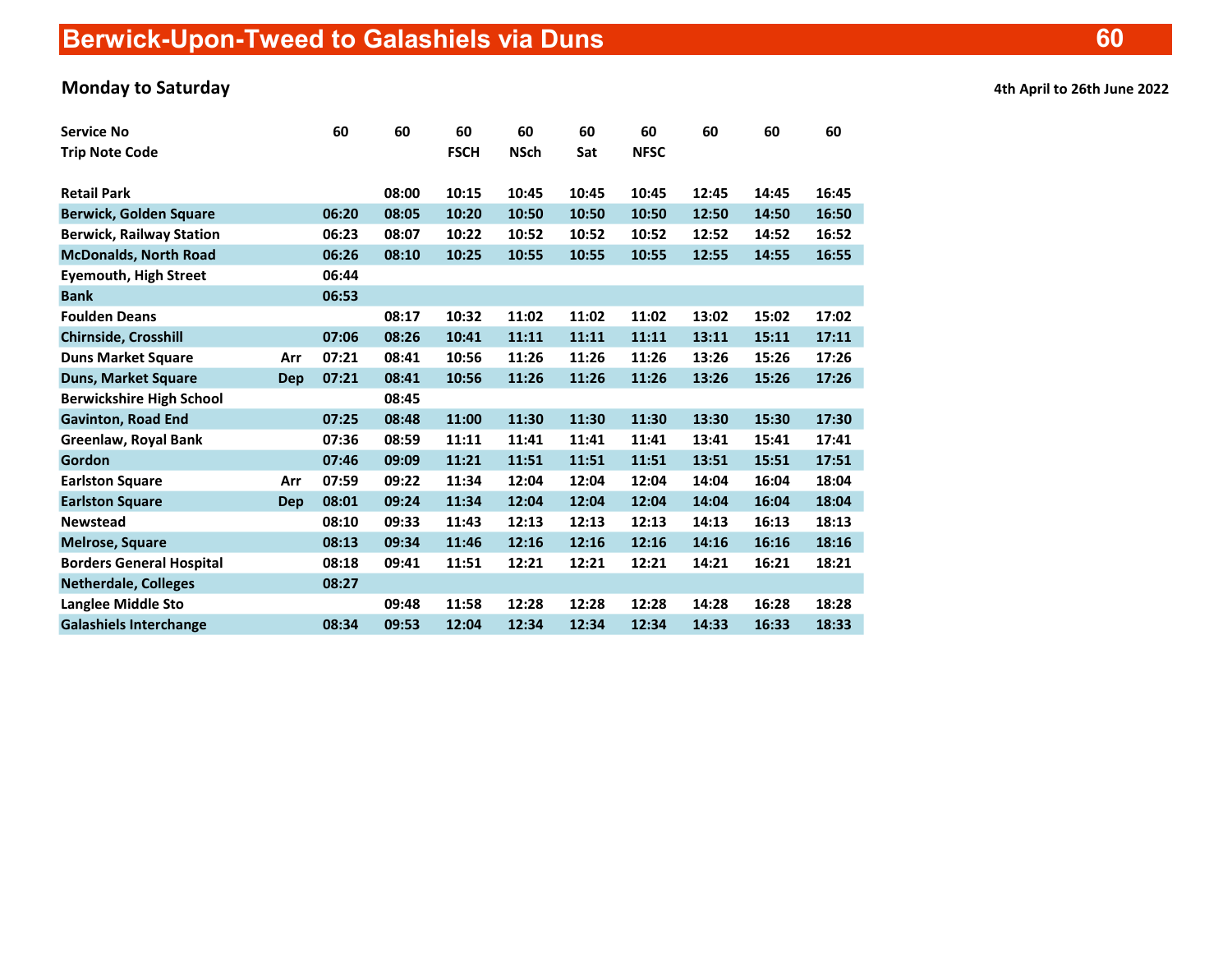| <b>Service No</b>                |            | 60    | 60    | 60    | 60    | 60    | 60    | 60    | 60    | 60    |
|----------------------------------|------------|-------|-------|-------|-------|-------|-------|-------|-------|-------|
| <b>Galashiels Interchange</b>    |            | 06:20 | 08:20 | 09:00 | 10:20 | 11:00 | 13:00 | 15:00 | 17:00 | 19:00 |
| Langlee, Primary School          |            | 06:25 | 08:25 | 09:05 | 10:25 | 11:05 | 13:05 | 15:05 | 17:05 | 19:05 |
| <b>Borders General Hospital</b>  |            | 06:34 | 08:34 | 09:14 | 10:34 | 11:14 | 13:14 | 15:14 | 17:14 | 19:14 |
| <b>Melrose, Buccleuch street</b> |            | 06:39 | 08:39 | 09:19 | 10:39 | 11:19 | 13:19 | 15:19 | 17:19 | 19:19 |
| <b>Newstead</b>                  |            | 06:42 | 08:42 | 09:22 | 10:42 | 11:22 | 13:22 | 15:22 | 17:22 | 19:22 |
| <b>Earlston Square</b>           | Arr        | 06:53 | 08:53 | 09:33 | 10:53 | 11:33 | 13:33 | 15:33 | 17:33 | 19:33 |
| <b>Earlston Square</b>           | <b>Dep</b> |       |       | 09:33 |       | 11:33 | 13:33 | 15:33 |       |       |
| Gordon                           |            |       |       | 09:43 |       | 11:43 | 13:43 | 15:43 |       |       |
| Greenlaw, Royal Bank             |            |       |       | 09:52 |       | 11:52 | 13:52 | 15:52 |       |       |
| <b>Gavinton, Road End</b>        |            |       |       | 10:01 |       | 12:01 | 14:01 | 16:01 |       |       |
| <b>Duns Market Square</b>        | Arr        |       |       | 10:06 |       | 12:06 | 14:06 | 16:06 |       |       |
| <b>Duns Market Square</b>        | <b>Dep</b> |       |       | 10:06 |       | 12:06 | 14:06 | 16:06 |       |       |
| Chirnside, Crosshill             |            |       |       | 10:21 |       | 12:21 | 14:21 | 16:21 |       |       |
| <b>Foulden</b>                   |            |       |       | 10:29 |       | 12:29 | 14:29 | 16:29 |       |       |
| Aldi, North Road                 |            |       |       | 10:38 |       | 12:38 | 14:38 | 16:38 |       |       |
| <b>Berwick, Railway Station</b>  |            |       |       | 10:40 |       | 12:40 | 14:40 | 16:40 |       |       |
| <b>Berwick, Golden Square</b>    |            |       |       | 10:43 |       | 12:43 | 14:43 | 16:43 |       |       |
| <b>Retail Park</b>               |            |       |       | 10:46 |       | 12:46 | 14:46 | 16:46 |       |       |

Sunday 4th April to 26th June 2022